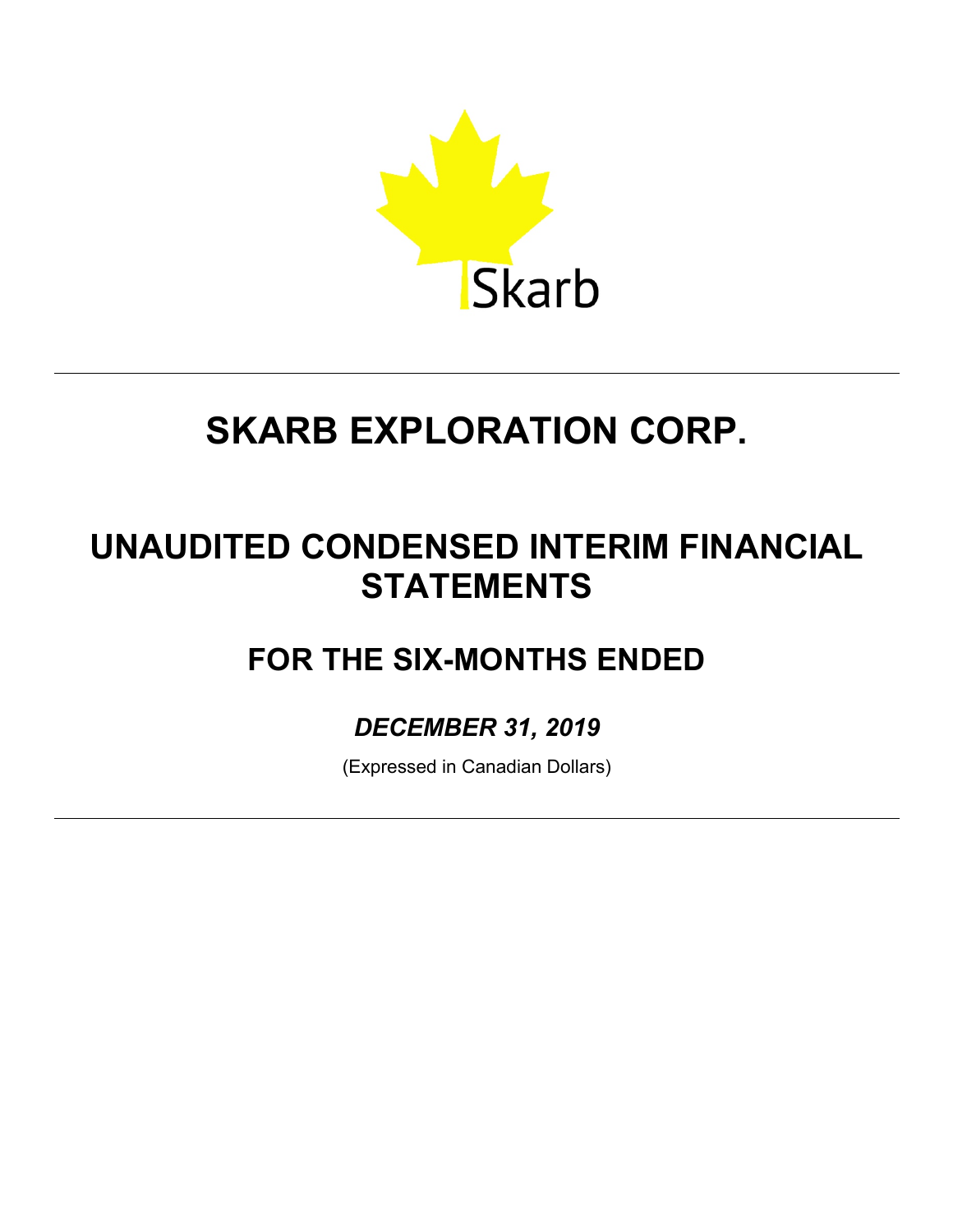# **Dated February 26, 2020**

# **Management's Comments on Unaudited Interim Financial Statements**

The accompanying unaudited interim financial statements of Skarb Exploration Corp. for the six months ended December 31, 2019 have been prepared by management and approved by the Board of Directors of the Company.

In accordance with National Instrument 51-102 released by the Canadian Securities Administrators, the Company discloses that its auditors have not reviewed the unaudited interim financial statements for the six-month period ended December 31, 2019.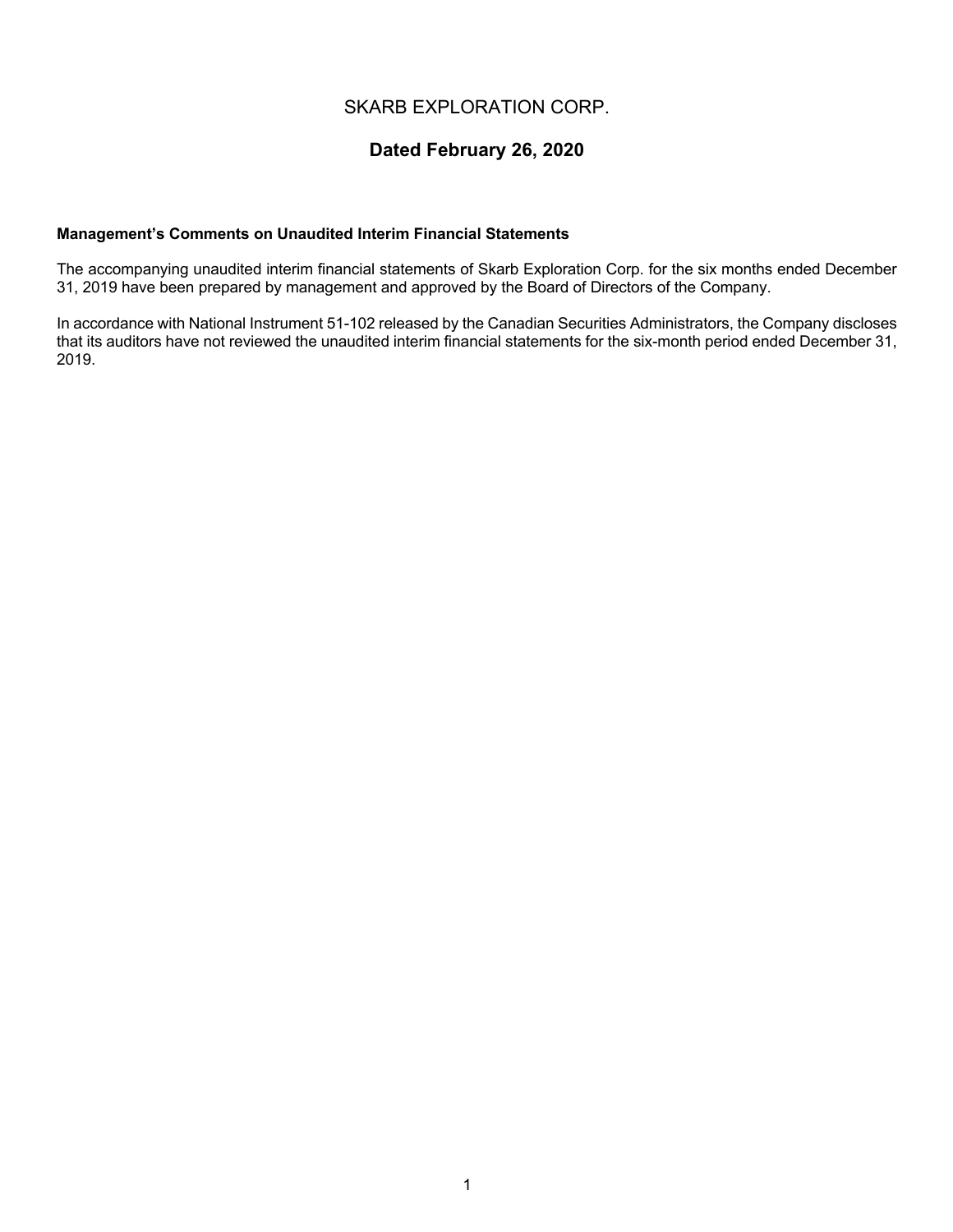#### **Interim Statements of Financial Position**

As at December 31, 2019 and 2018

(Unaudited - Expressed in Canadian Dollars)

|                                          | <b>Note</b>             | December 31,<br>2019 |                | <b>June 30,</b><br>2019 |
|------------------------------------------|-------------------------|----------------------|----------------|-------------------------|
| <b>ASSETS</b>                            |                         |                      |                |                         |
| Current                                  |                         |                      |                |                         |
| Cash                                     |                         | 158,361              | $\$\$          | 214,871                 |
| Amounts receivable                       |                         | 2,570                |                | 795                     |
| Prepaids                                 |                         | 720                  |                | 15,120                  |
|                                          |                         | \$<br>161,651        | $\mathfrak{S}$ | 230,786                 |
| Non-Current                              |                         |                      |                |                         |
| Exploration & evaluation asset           | $\overline{\mathbf{4}}$ | 121,018              |                | 104,708                 |
| <b>TOTAL ASSETS</b>                      |                         | \$<br>282,669        | $\mathfrak{S}$ | 335,494                 |
|                                          |                         |                      |                |                         |
| <b>LIABILITIES</b>                       |                         |                      |                |                         |
| Current                                  |                         |                      |                |                         |
| Accounts payable and accrued liabilities |                         | \$<br>1,423          |                | 29,329                  |
| Promissory notes                         | 5                       | 27,000               |                | 27,000                  |
| <b>TOTAL LIABILITIES</b>                 |                         | \$<br>28,423         |                | 56,329                  |
|                                          |                         |                      |                |                         |
| <b>EQUITY</b>                            |                         |                      |                |                         |
| Share capital                            | $6\phantom{1}$          | \$<br>528,150        | \$             | 528,150                 |
| Option reserve                           | 6                       | 146,233              |                | 8,544                   |
| <b>Deficit</b>                           |                         | (420, 137)           |                | (257, 529)              |
| <b>TOTAL EQUITY</b>                      |                         | \$<br>254,246        | \$             | 279,165                 |
|                                          |                         |                      |                |                         |
| <b>TOTAL LIABILITIES AND EQUITY</b>      |                         | \$<br>282,669        | \$             | 335,494                 |

Nature of operations (Note 1)

These unaudited interim financial statements were authorized for issue by the Board of Directors on February 26, 2020

/s/ "*Craig Parry*" /s/ "Ota Hally"

**CRAIG PARRY, Chief Executive Officer OTA HALLY, Chief Financial Officer**

The accompanying notes are an integral part of these interim financial statements.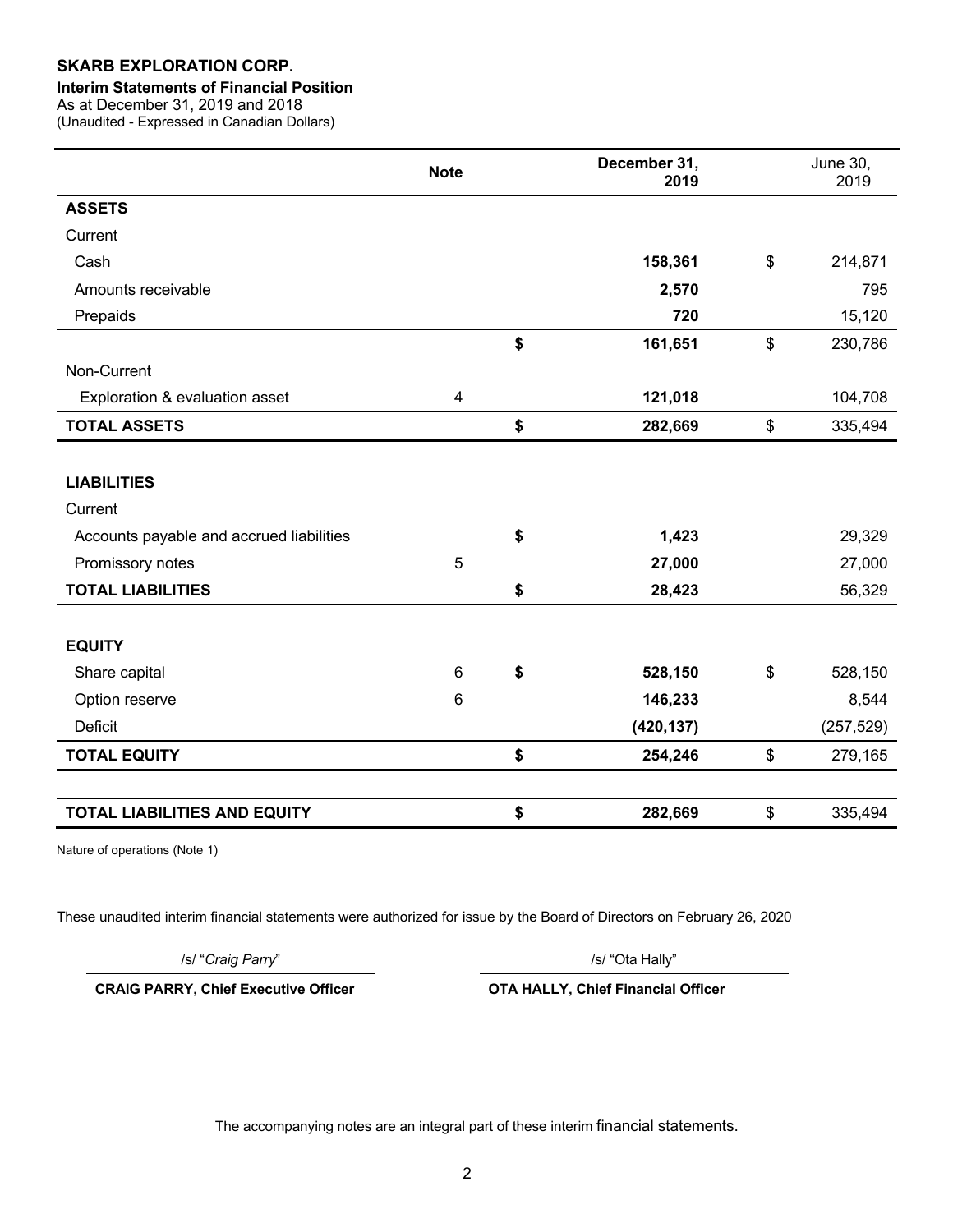# **Interim Statements of Loss and Comprehensive Loss**

For the six-months ended December 31, 2019 and 2018 (Unaudited - Expressed in Canadian Dollars)

|                                                                                   | <b>Note</b>    | For the three-month<br>period ended |    |                          | For the six-month<br>period ended |                      |               |                      |
|-----------------------------------------------------------------------------------|----------------|-------------------------------------|----|--------------------------|-----------------------------------|----------------------|---------------|----------------------|
|                                                                                   |                | December 31,<br>2019                |    | December 31,<br>2018     |                                   | December 31,<br>2019 |               | December 31,<br>2018 |
| <b>Expenses</b>                                                                   |                |                                     |    |                          |                                   |                      |               |                      |
| Accounting and audit fees                                                         |                | \$<br>(605)                         | \$ | $\overline{\phantom{a}}$ | $\mathsf{\$}$                     | 2,529                | \$            |                      |
| <b>Bank Fees</b>                                                                  |                | 31                                  |    |                          |                                   | 90                   |               | 420                  |
| Dues and Subscriptions                                                            |                | 500                                 |    |                          |                                   | 500                  |               |                      |
| Office and administrative                                                         |                | 98                                  |    |                          |                                   | 954                  |               |                      |
| Transfer agent & filing fees                                                      |                | 4,263                               |    |                          |                                   | 8,405                |               | 18,017               |
| Insurance                                                                         |                | 2,700                               |    |                          |                                   | 5,400                |               |                      |
| Listing fees                                                                      |                | 1,950                               |    |                          |                                   | 3,900                |               |                      |
| Meals and entertainment                                                           |                |                                     |    |                          |                                   | 242                  |               |                      |
| Professional fees                                                                 |                | 400                                 |    | 24,542                   |                                   | 2,900                |               | 36,298               |
| Share-based<br>compensation                                                       | 6              | 136,589                             |    | 577                      |                                   | 137,689              |               | 1,154                |
| <b>Loss and comprehensive</b><br><b>loss</b>                                      |                | \$<br>145,926                       |    | 25,119                   |                                   | 162,608              | $\mathcal{S}$ | 55,889               |
| Loss per common share -<br>basic and diluted                                      | $\overline{2}$ | \$<br>(0.00)                        |    | (0.00)                   |                                   | (0.00)               |               | (0.00)               |
| Weighted average number<br>of common shares<br>outstanding - basic and<br>diluted |                | 17,651,500                          |    | 20,530,940               |                                   | 17,651,500           |               | 20,938,232           |

The accompanying notes are an integral part of the interim financial statements.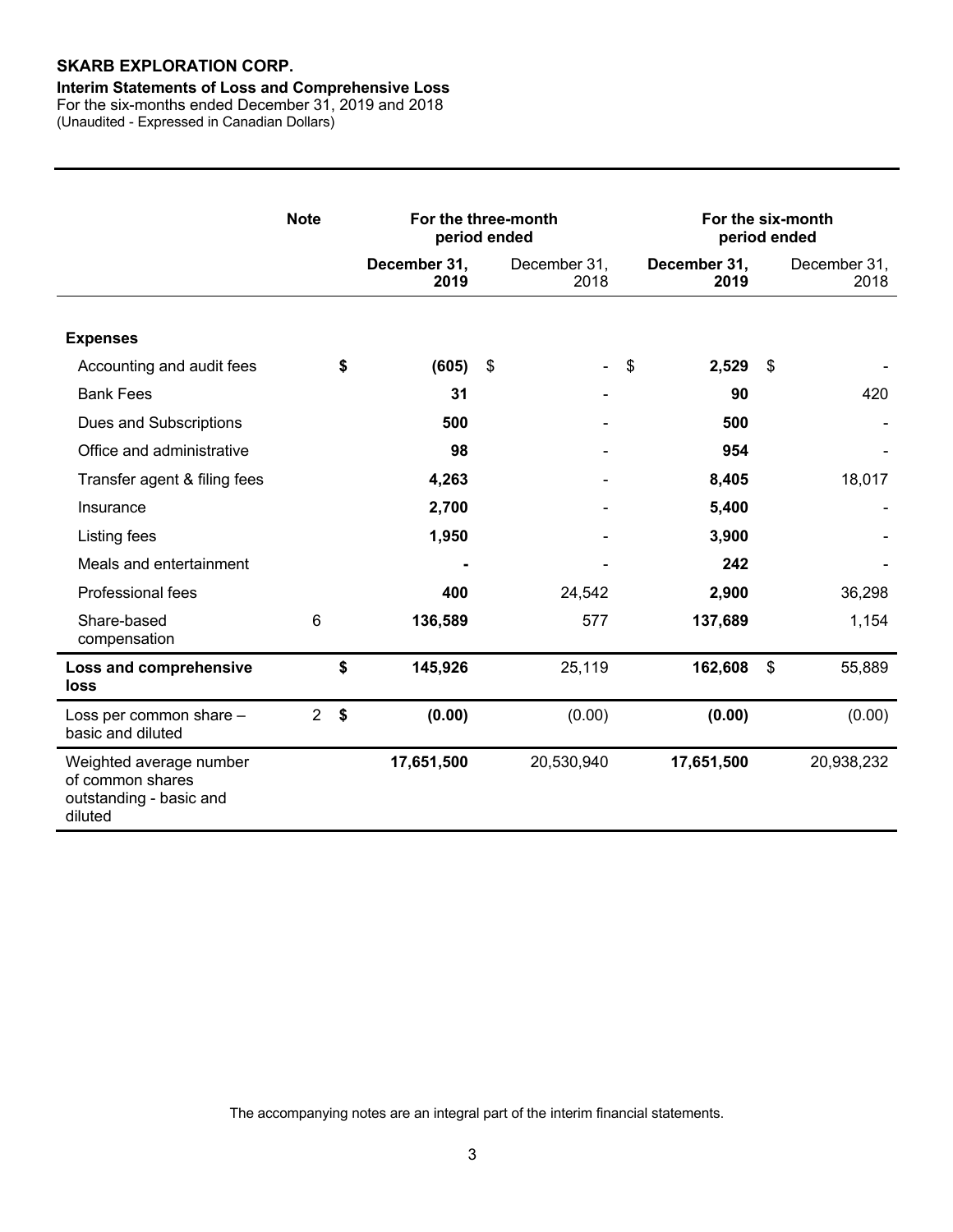#### **Interim Statements of Changes in Equity**

(Unaudited - Expressed in Canadian Dollars)

|                                                        |      | Number of                | Number of<br>Special         | Share                    | Special                  | Option                   |                          |              |
|--------------------------------------------------------|------|--------------------------|------------------------------|--------------------------|--------------------------|--------------------------|--------------------------|--------------|
|                                                        | Note | Common Shares            | Warrants                     | Capital                  | Warrants                 | Reserve                  | Deficit                  | Total        |
| Balance as at March 6, 2018 (date of<br>incorporation) |      | 5,400,000                | $\blacksquare$               | 27,000<br>S              |                          |                          |                          | \$<br>27,000 |
| Shares issued                                          |      | 15,950,000               |                              | 358,000                  |                          |                          | $\overline{\phantom{a}}$ | 358,000      |
| Special warrants converted to shares                   |      | 1,401,500                | $\overline{\phantom{0}}$     | 140,150                  |                          | $\overline{\phantom{a}}$ | $\blacksquare$           | 140,150      |
| Repurchase of shares                                   | 5    | (5,400,000)              |                              | (27,000)                 | $\overline{\phantom{0}}$ |                          | $\overline{\phantom{a}}$ | (27,000)     |
| Share-based compensation                               |      |                          | $\blacksquare$               |                          | Ξ.                       | 1,154                    |                          | 1,154        |
| Net Loss for the period                                |      |                          | $\overline{\phantom{0}}$     |                          |                          | $\overline{\phantom{a}}$ | (\$109, 145)             | (109, 145)   |
| Balance as at December 31, 2018                        |      | 17,351,500               | $\blacksquare$               | \$<br>498,150            | $\blacksquare$           | \$1,154                  | (\$109, 145)             | \$390,159    |
| Shares issued                                          | 4    | 300,000                  | $\overline{\phantom{0}}$     | 30,000                   |                          |                          |                          | 30,000       |
| Share-based compensation                               |      |                          | $\overline{\phantom{0}}$     | -                        | $\overline{\phantom{0}}$ | 7,967                    |                          | 7,967        |
| Net Loss for the period                                |      |                          | $\qquad \qquad \blacksquare$ |                          |                          | $\blacksquare$           | (148, 384)               | (148, 384)   |
| Balance as at June 30, 2019                            |      | 17,651,500               | $\blacksquare$               | 528,150<br>\$            |                          | 8,544<br>S.              | \$ (257,529)             | \$279,165    |
| Share-based compensation                               |      | $\overline{\phantom{0}}$ | $\blacksquare$               | $\overline{\phantom{a}}$ | $\overline{\phantom{a}}$ | 137,689                  |                          | 137,689      |
| Net Loss for the period                                |      |                          | $\blacksquare$               |                          |                          | $\overline{\phantom{a}}$ | (162, 608)               | (162, 608)   |
| Balance as at December 31, 2019                        |      | 17,651,500               | $\blacksquare$               | \$<br>528,150            | $\blacksquare$           | 146,233<br>S             | \$ (420, 137)            | \$254,246    |

The accompanying notes are an integral part of the interim financial statements.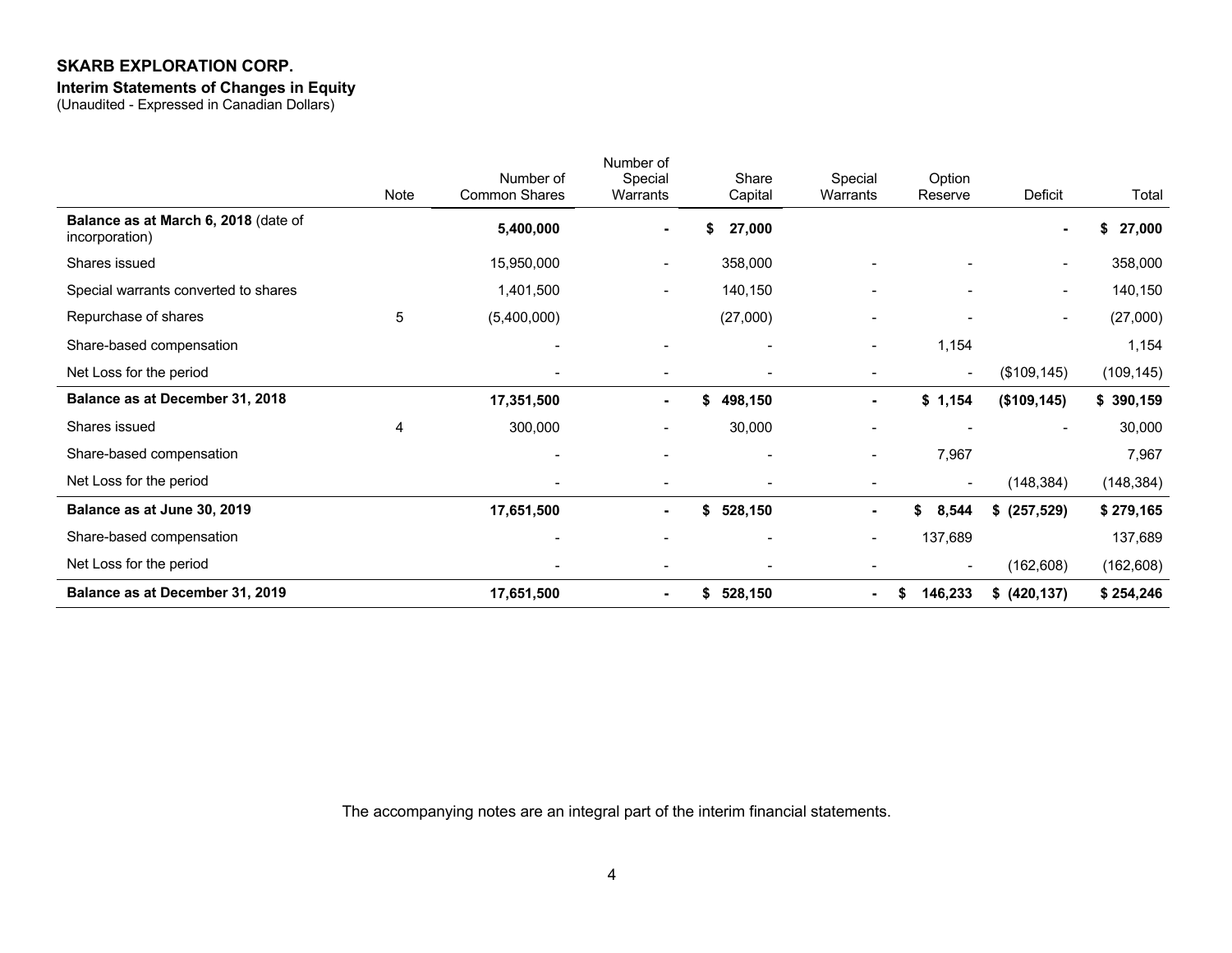# **Interim Statements of Cash Flows**

For the six months ended December 31, 2019 and 2018

(Unaudited - Expressed in Canadian Dollars)

|                                                                                                                    | <b>Note</b> | For the three-months<br>ended<br>December 31 |    |           |                           |                | For the six-months<br>ended<br>December 31 |           |
|--------------------------------------------------------------------------------------------------------------------|-------------|----------------------------------------------|----|-----------|---------------------------|----------------|--------------------------------------------|-----------|
|                                                                                                                    |             | 2019                                         |    | 2018      |                           | 2019           |                                            | 2018      |
| Cash flows from (used in) operating activities                                                                     |             |                                              |    |           |                           |                |                                            |           |
| Net loss for the period                                                                                            |             | \$<br>(145, 926)                             | \$ | (25, 119) | \$                        | (162, 608)     | \$                                         | (55, 889) |
| Adjustments for items that do not represent changes in<br>cash and cash equivalents                                |             |                                              |    |           |                           |                |                                            |           |
| <b>Stock Based Compensation</b>                                                                                    | 6           | 136,589                                      |    | 577       |                           | 137,689        |                                            | 1,154     |
| Changes in non-cash working capital                                                                                |             |                                              |    |           |                           |                |                                            |           |
| Amounts receivable                                                                                                 |             | 207                                          |    | (557)     |                           | (1, 775)       |                                            | (600)     |
| Prepaids                                                                                                           |             | 2,700                                        |    |           |                           | 14,400         |                                            |           |
| Accounts payable and accrued liabilities                                                                           |             | (27, 839)                                    |    | 34,614    |                           | (23, 857)      |                                            | 46,033    |
| Net cash generated (used) in operating activities                                                                  |             | \$<br>(34, 269)                              | \$ | 9,515     | \$                        | (36, 152)      | \$                                         | (9,302)   |
| Cash flows used in investing activities<br>Additions of exploration and evaluation asset                           | 4           | \$                                           | \$ | (10,603)  | \$                        | (20, 358)      | \$                                         | (35,603)  |
| Net cash (used) in investing activities                                                                            |             | \$<br>$\blacksquare$                         | \$ | (10, 603) | \$                        | (20, 358)      | \$                                         | (35,603)  |
| Cash flows provided by (used in) financing activities<br>Issuance of common shares<br>Issuance of special warrants |             |                                              |    |           |                           |                |                                            | 140,150   |
| Net cash provided (used) by financing activities                                                                   |             | \$<br>۰                                      | \$ |           | \$                        | $\blacksquare$ | \$                                         | 140,150   |
|                                                                                                                    |             |                                              |    |           |                           |                |                                            |           |
| Change in cash                                                                                                     |             | \$<br>(34, 269)                              | \$ | (1,088)   | $\boldsymbol{\mathsf{S}}$ | (56, 510)      | \$                                         | 95,245    |
| Cash, beginning of period                                                                                          |             | 192,360                                      |    | 448,302   |                           | 214,871        |                                            | 351,969   |
| Cash, end of period                                                                                                |             | \$<br>158,361                                |    | 447,214   |                           | 158,361        |                                            | 447,214   |

The accompanying notes are an integral part of the interim financial statements.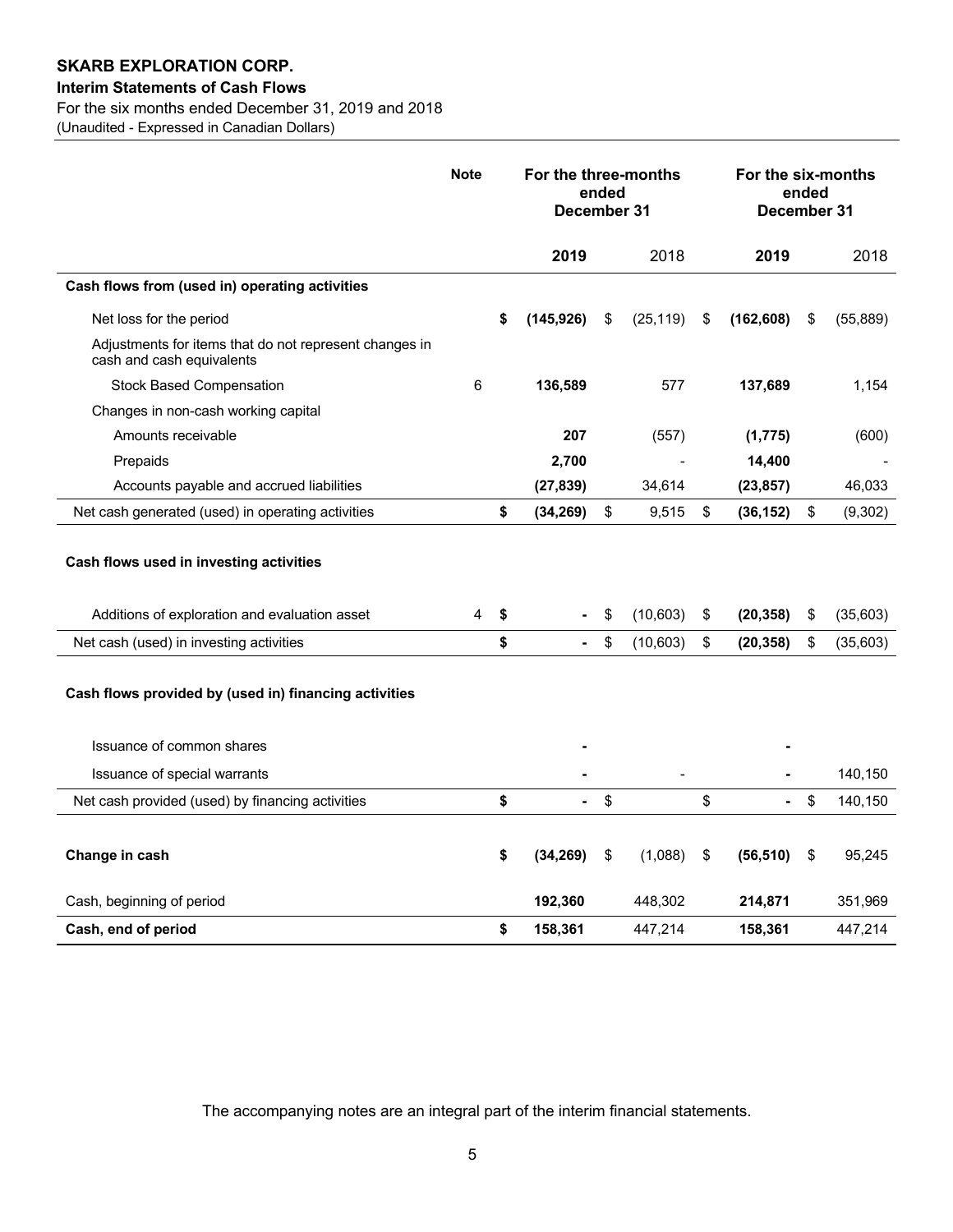# 1. **NATURE OF OPERATIONS AND GOING CONCERN**

#### **Nature of Operations**

Skarb Exploration Corp. ("Skarb" or the "Company") was incorporated pursuant to the provisions of the Business Corporations Act of Ontario on March 6, 2018. The Company's head office is located at Suite 970 – 1055 West Hastings St., Vancouver, British Columbia.

On February 13, 2019, the Company's common shares were listed on the Canadian Securities Exchange under the symbol "SKRB".

The Company's principal business activities include the acquisition and exploration of mineral property assets. On March 14, 2018, the Company entered into an option agreement to obtain the sole and exclusive right and option to acquire a 100% right, title and interest in the RDR Gold Property located in the Province of Quebec. On October 21, 2019, the Company acquired 100% interest in the Gossan and SBS properties, located in the Spences Gold Belt in British Columbia. Please refer to Note 4 for details on the properties.

# **Going Concern**

These interim financial statements have been prepared on the assumption that the Company will continue as a going concern, meaning it will continue in operation for the foreseeable future and will be able to realize its assets and discharge its liabilities in the ordinary course of operations. Different bases of measurement may be appropriate if the Company is not expected to continue operations for the foreseeable future. As at December 31, 2019, the Company has working capital of \$ 159,508, incurred accumulated losses of \$ 420,137, expects to incur further losses in the development of its business, and has insufficient resources to meet is required exploration expenditures on the Property (see note 4), all of which casts substantial doubt about the Company's ability to continue as a going concern. The Company's ability to continue as a going concern is dependent upon its ability to complete or develop a business, generate future profitable operations and/or obtain the necessary financing to meet its obligations and repay its liabilities arising from normal business operations when they come due. These interim financial statements do not give effect to adjustments that would be necessary to their reported carrying values and classifications of assets and liabilities should the Company be unable to continue as a going concern.

# 2. **SIGNIFICANT ACCOUNTING POLICIES**

#### a) **Basis of Preparation**

The accounting policies followed by the Company as set out below have been consistently followed in the preparation of these interim financial statements.

# b) **Statement of Compliance**

These interim financial statements for the six-months ended December 31, 2019 have been prepared in accordance with International Financial Reporting Standards ("IFRS") issued by the International Accounting Standards Board ("IASB") and interpretations of the International Financial Reporting Interpretations Committee ("IFRIC").

#### c) **Basis of Presentation**

These interim financial statements have been prepared on a historical cost basis. In addition, these interim financial statements have been prepared using the accrual basis of accounting except for cash flow information. All monetary references expressed in these notes are references to Canadian dollar amounts ("\$").

# d) **Functional and Presentation Currency**

These interim financial statements have been prepared in Canadian dollars, which is the Company's functional and presentation currency.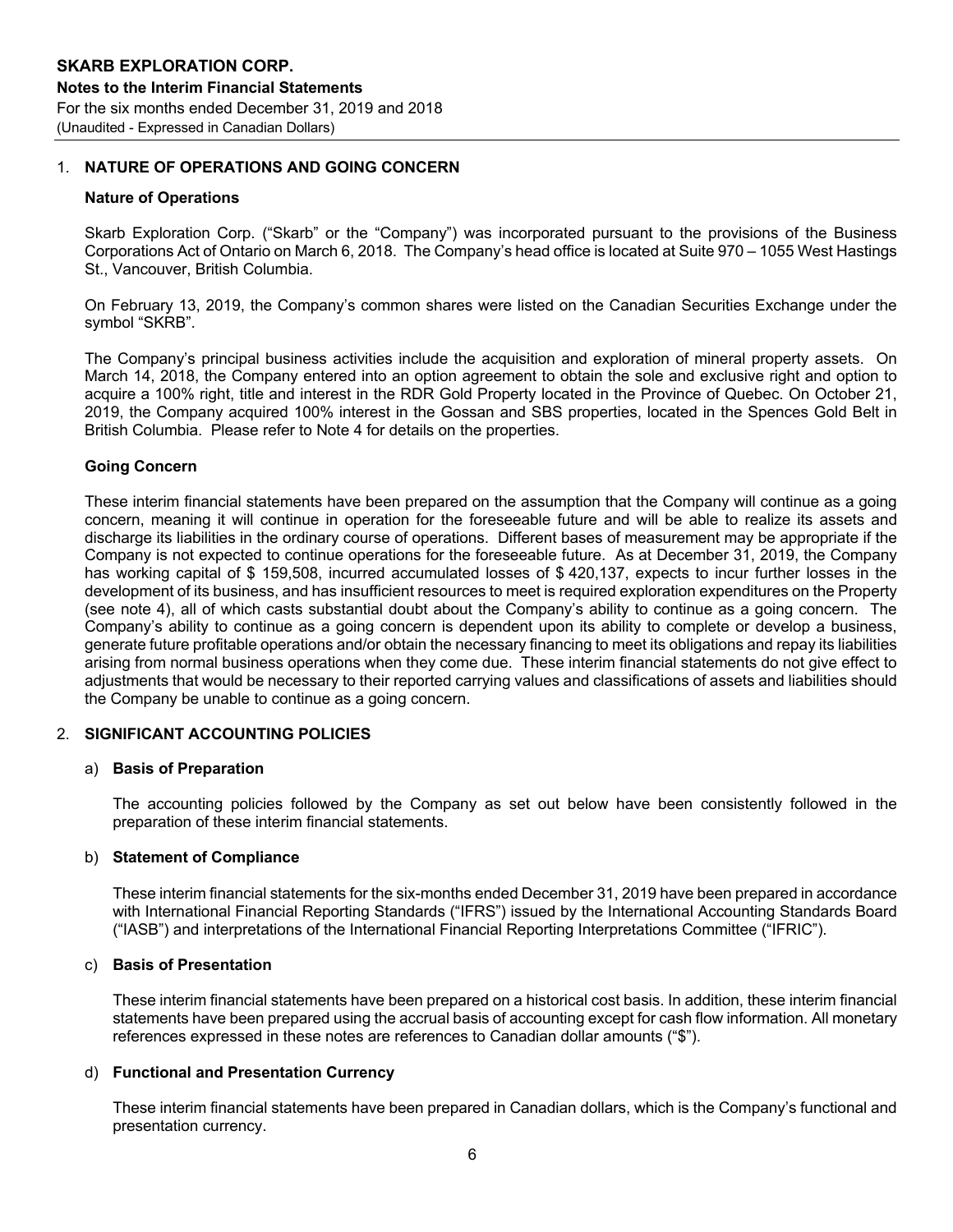# 2. **SIGNIFICANT ACCOUNTING POLICIES** (continued)

e) **Cash**

Cash includes cash on hand with a Canadian chartered bank.

#### f) **Exploration and evaluation assets**

All costs related to the acquisition, exploration and evaluation of mineral properties are capitalized as incurred and deferred until management establishes technical feasibility and economic feasibility of a property. When technical feasibility and commercial viability of a property is demonstrated, exploration and evaluation assets will be reclassified into property.

The recoverability of mineral properties and exploration and development costs is dependent on the existence of economically recoverable reserves, the ability to obtain the necessary financing to complete the development of the reserves, and the profitability of future operations. The Company has not yet determined whether or not any of its future mineral properties contain economically recoverable reserves. Amounts capitalized to mineral properties as exploration and development costs do not necessarily reflect present or future values.

When properties are sold, proceeds are credited to the cost of the property. If no future capital expenditure is required and proceeds exceed costs, the excess proceeds are reported as a gain.

Exploration and evaluation assets are assessed for impairment when facts or circumstances suggest that the carrying value of an exploration and evaluation asset may exceed its recoverable amount. If any such indication exists, the recoverable amount of the asset is estimated in order to determine the extent of the impairment loss. The estimated recoverable amount is determined on an asset by asset basis, except where such assets do not generate cash flows independent of other assets, in which case the recoverable amount is estimated at the cash generating unit level. When facts and circumstances suggest that the carrying amount exceeds the recoverable amount, the Company will measure, present and disclose any resulting impairment loss.

#### g) **Share-based payments**

The fair value of share options granted is recognized as an expense over the vesting period with a corresponding increase in equity. The fair value is measured at the grant date and recognized over the period during which the options vest. The fair value of the options granted is measured using the Black-Scholes option pricing model, taking into account the terms and conditions upon which the options were granted. At each financial position reporting date, the amount recognized as an expense is adjusted to reflect the actual number of share options that are expected to vest.

#### h) **Loss per Share**

The Company presents basic and diluted loss per share data for its common shares, calculated by dividing the loss attributable to common shareholders of the Company by the weighted average number of common shares outstanding during the year. Diluted loss per share, where applicable, is determined by adjusting the loss attributable to common shareholders and the weighted average number of common shares outstanding for the effects of all warrants and options outstanding that may add to the total number of common shares.

#### i) **Income Taxes**

Deferred income taxes are provided in full, using the liability method, on temporary differences arising between the income tax bases of assets and liabilities and their carrying amounts in the financial statements. Deferred income taxes are determined using income tax rates and income tax laws that have been enacted at the end of the reporting period and are expected to apply when the related deferred income tax asset is realized or the deferred income tax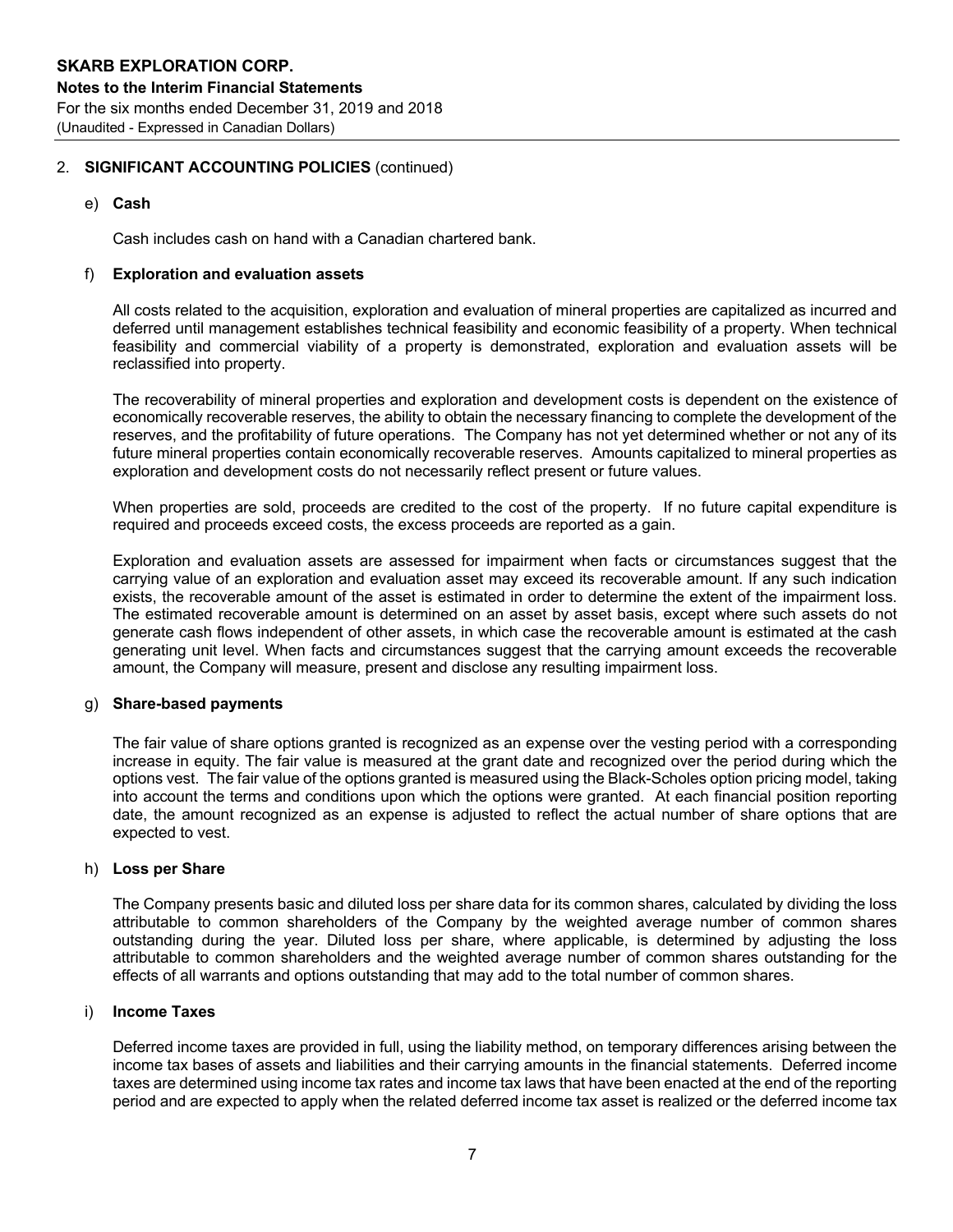# 2. **SIGNIFICANT ACCOUNTING POLICIES** (continued)

#### i) **Income Taxes** (continued)

liability is settled. Deferred income tax assets are recognized to the extent that it is probable that future taxable income will be available against which the temporary differences can be utilized.

# j) **Financial Assets**

All financials instruments are classified and subsequently measured at amortised cost, fair value through other comprehensive income or fair value through profit or loss ("FVTPL"). Cash is measured at amortised cost.

#### k) **Financial liabilities**

All financial liabilities are initially recorded at fair value and designated upon inception as FVTPL or other financial liabilities.

Financial liabilities classified as other financial liabilities are initially recognized at fair value less directly attributable transaction costs. After initial recognition, other financial liabilities are subsequently measured at amortized cost using the effective interest method. The effective interest method is a method of calculating the amortized cost of a financial liability and of allocating interest expense over the relevant period. The effective interest rate is the rate that discounts estimated future cash payments through the expected life of the financial liability, or, where appropriate, a shorter period. The Company's accounts payable are classified as other financial liabilities. A financial liability is derecognized when the obligation under the liability is discharged or cancelled or expires.

#### l) **Future Accounting Pronouncements**

The IFRS 16 standard was adopted as of January 1, 2019. The Company does not currently have any leases.

# **3. SIGNIFICANT ACCOUNTING ESTIMATES AND JUDGEMENTS**

The preparation of the interim financial statements requires management to make judgments, estimates and assumptions that affect the reported amounts of assets, liabilities, and contingent liabilities at the date of the financial statements and the reported amounts of revenues and expenses during the reporting period. Actual outcomes could differ from these estimates. These interim financial statements include estimates which, by their nature, are uncertain. The impacts of such estimates are pervasive throughout the interim financial statements and may require accounting adjustments based on future occurrences. Revisions to accounting estimates are recognized in the period in which the estimate is revised and future periods if the revision affects both current and future periods. These estimates are based on historical experience, current and future economic conditions and other factors, including expectations of future events that are believed to be reasonable under the circumstances.

Significant assumptions about the future and other sources of estimation uncertainty that management has made at the financial position reporting date, that could result in a material adjustment to the carrying amounts of assets and liabilities, in the event that actual results differ from assumptions made, relate to, but are not limited to, the following:

# *Significant accounting judgments*

- i. the consideration of whether impairment indicators exist for exploration and evaluation assets;
- ii. the determination tax losses are currently not probable to be utilized against taxable profit; and
- iii. assumptions and expectations utilized in the calculation of stock-based compensation expense which includes the valuation of stock options.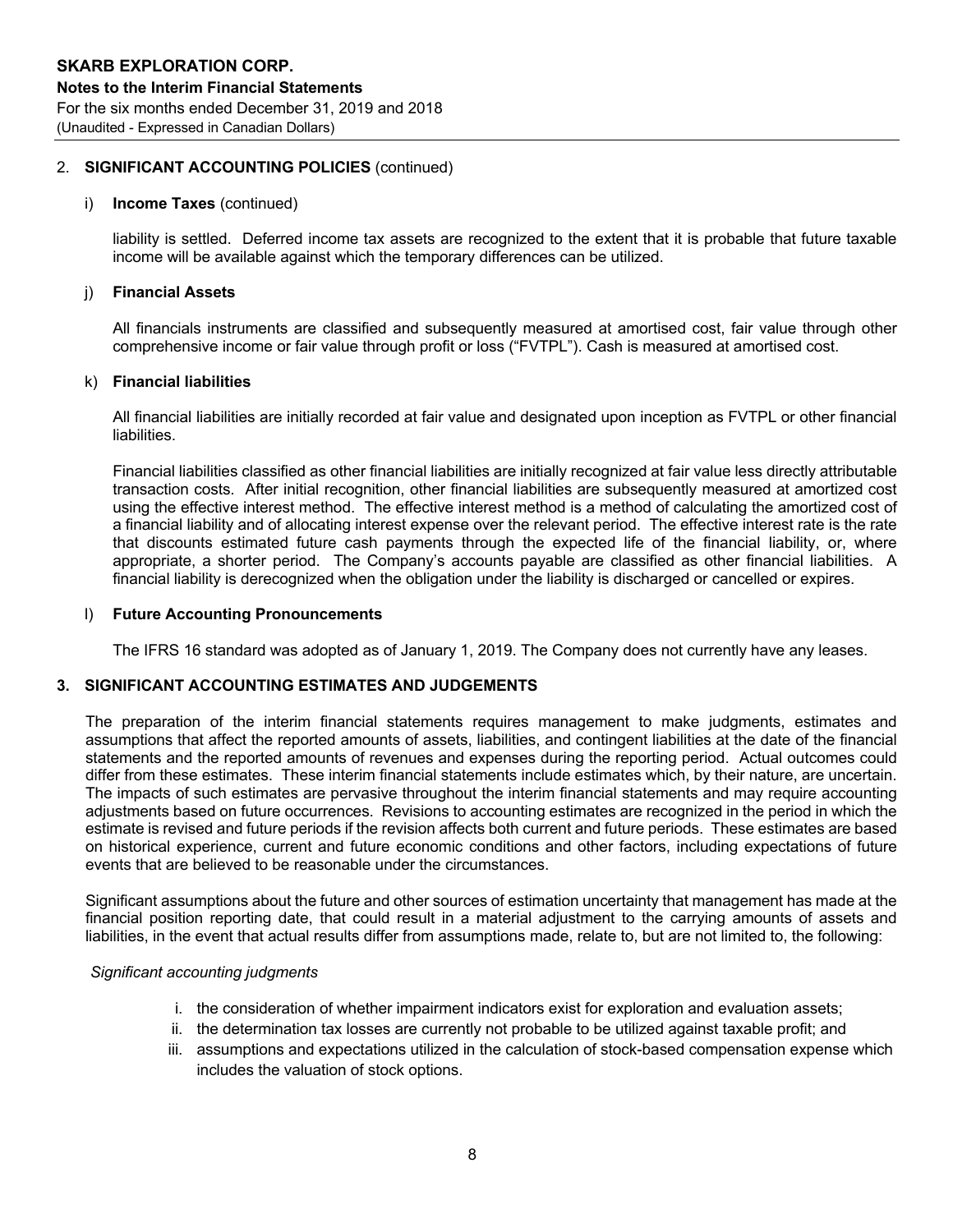# **4. EXPLORATION AND EVALUATION ASSET**

|                                                             | December 31,<br>2019<br>\$ | December 31,<br>2018<br>\$ |
|-------------------------------------------------------------|----------------------------|----------------------------|
|                                                             |                            |                            |
| RDR Gold property acquisition                               | 80,000                     | 50,000                     |
| Gossan property acquisition                                 | 1,579                      |                            |
| SBS property acquisition                                    | 2,469                      |                            |
| <b>Exploration Costs</b>                                    | 36,970                     | 18,103                     |
|                                                             | 121,018                    | 68,103                     |
| As at December 31, 2019, exploration costs were as follows: |                            | \$                         |
| Geology and consulting                                      |                            | 36,970                     |
| Total                                                       |                            | 36,970                     |
| As at December 31, 2018, exploration costs were as follows: |                            | \$                         |
|                                                             |                            |                            |
| Geology and consulting                                      |                            | 18,103                     |
| Total                                                       |                            | 18,103                     |

# **RDR Gold Property**

Pursuant to an option agreement (the "Agreement") dated March 14, 2018 (the "Effective Date"), the Company was granted an option to acquire a 100% right, title and interest in and to the RDR Gold Property (the "Property") located in the Province of Quebec.

In accordance with the Agreement, the Company has the option to acquire a 100% right, title and interest in and to the Property by issuing a total of 1,550,000 common shares of the Company to the optionor, making cash payments totaling \$50,000, and incurring a total of \$1,000,000 in exploration expenditures as follows: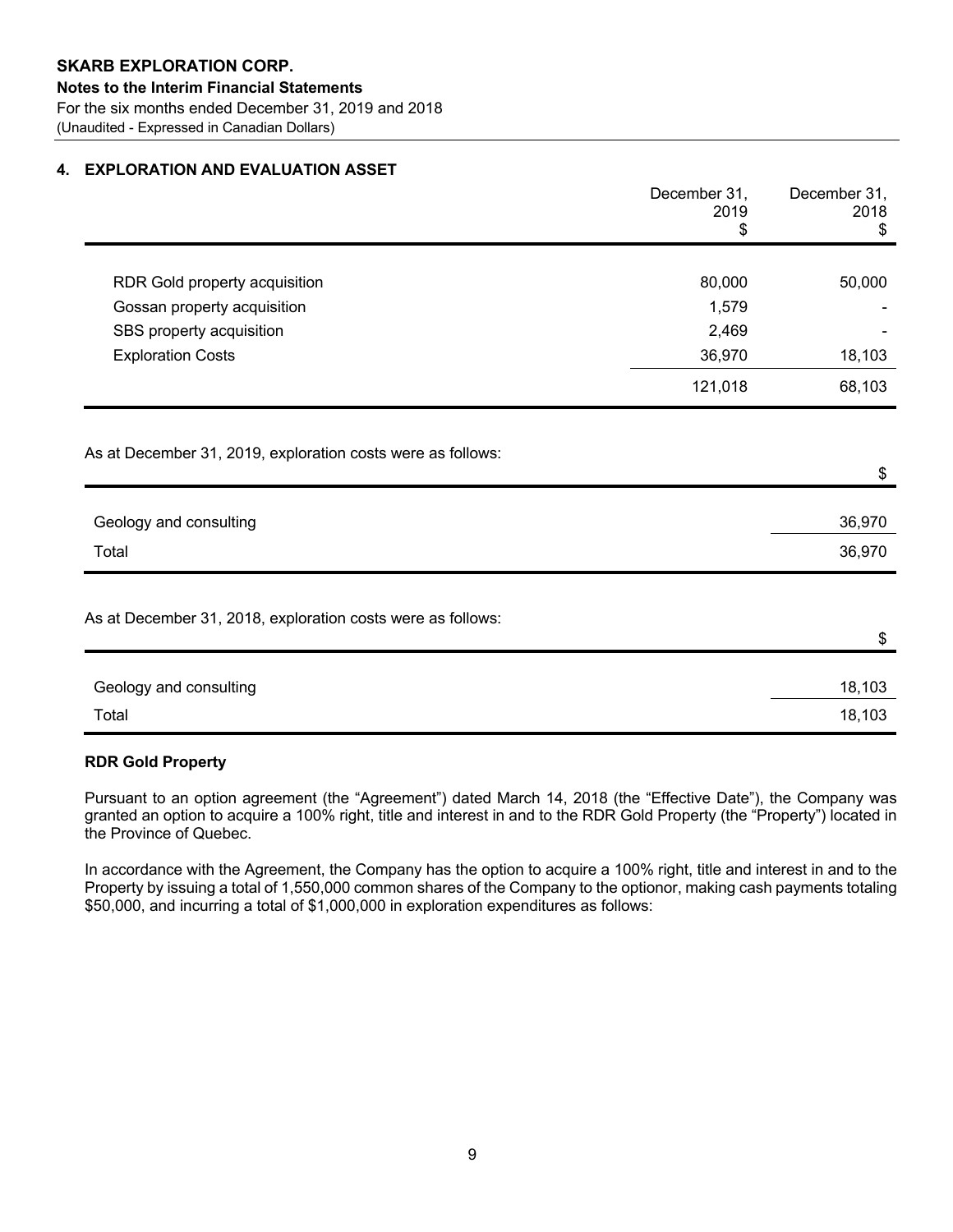# **4. EXPLORATION AND EVALUATION ASSET** (continued)

# **RDR Gold Property** (continued)

|                                                                                                                   | Common<br><b>Shares</b> | Cash   | <b>Exploration</b><br><b>Expenditures</b> |
|-------------------------------------------------------------------------------------------------------------------|-------------------------|--------|-------------------------------------------|
|                                                                                                                   |                         | \$     | \$                                        |
| Upon execution of the Agreement (paid)                                                                            |                         | 25,000 |                                           |
| Upon listing of the Company's common shares<br>on the Canadian Securities Exchange,<br>February 13, 2019 (issued) | 300,000                 |        |                                           |
| On or before April 13, 2020                                                                                       | 500,000                 |        | 250,000                                   |
| On or before June 13, 2021                                                                                        | 750,000                 | 25,000 | 750,000                                   |
|                                                                                                                   | 1,550,000               | 50,000 | 1,000,000                                 |

The optionor was issued 300,000 shares on February 20, 2019, with an estimated fair value of \$30,000 recognized and charged as a non-cash addition to the asset.

The optionor retains a 1% Gross Overriding Royalty ("GORR") on the Property. The Company has the right to purchase the first ½% of the GORR for \$1,000,000 at any time.

In addition, as the listing date was later than September 1, 2018, the Company was required to pay optionor an additional \$25,000 in cash. The Company made this payment on September 18, 2018.

# **Gossan Property**

The Gossan property ("Gossan"), which is approximately a 902ha property, is located approximately 7 km north-west of Princeton, British Columbia, is characterized by widespread gossanous argillic alteration near a past producing pyrophyllite mine and historical placer gold workings. The Company acquired 100% interest and was only required to pay the staking claim fees.

# **SBS Property**

The SBS property ("SBS"), which is approximately a 1,411ha property, is located approximately 27 km south-east of Princeton, British Columbia, and in particular is located at the southern-end of the SBGB and is characterized by a regional stream sediment silver anomaly, a major mapped fault system and extensive glacial till cover. The Company acquired 100% interest and was only required to pay the staking claim fees.

# **5. PROMISSORY NOTES**

On December 10, 2018, the Company repurchased 5,400,000 Common Shares, which were issued on March 6, 2018, from related parties of the Company in exchange for the issuance of two promissory notes. Each promissory note has a principal amount equal to \$13,500 (the original subscription price for the Common Shares), payable on demand with interest calculated at the rate of 3% per annum. The Company also has the right to repay any portion of the notes payable at its discretion.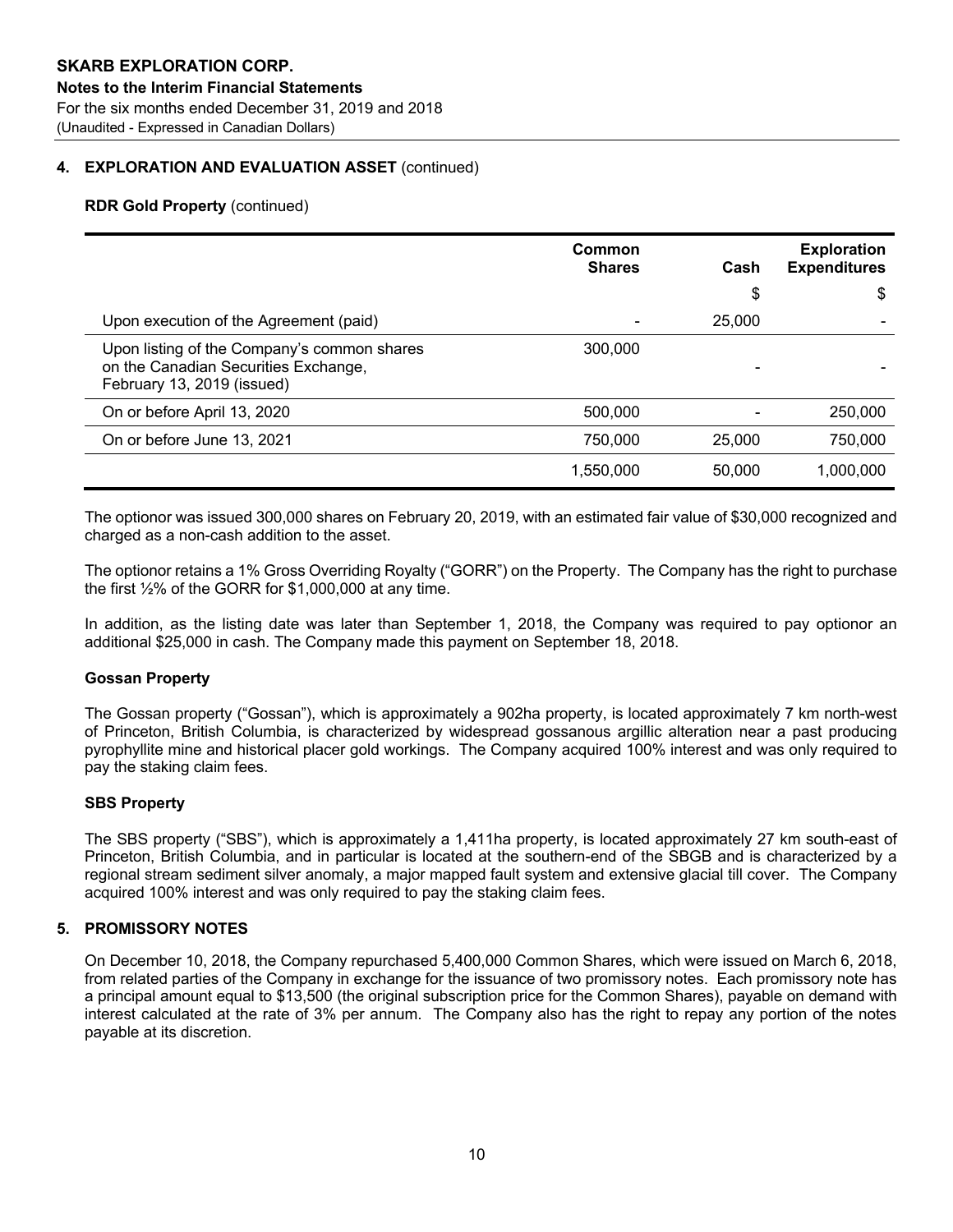# **6. SHARE CAPITAL**

# a) **Authorized Capital:**

Unlimited number of common shares with no par value.

# b) **Shares**

Upon incorporation on March 6, 2018 the Company issued 5,400,000 common shares at a value of \$0.005.

On May 10, 2018, the Company issued 6,900,000 common shares at a value of \$0.02.

On May 25, 2018, the Company issued 7,750,000 common shares at a value of \$0.02.

On June 29, 2018, the Company issued 1,300,000 common shares at a value of \$0.05.

On December 10, 2018, the Company repurchased 5,400,000 Common Shares, which were issued on March 6, 2018, from related parties of the Company in exchange for the issuance of two promissory notes (Note 5).

On February 13, 2019, 300,000 shares were issued for the RDR Gold Property (Note 4).

# c) **Stock options**

On July 5, 2018, the Company implemented a share option plan (the "**Plan**"). The purposes of the Plan are to (a) support the achievement of the Company's performance objectives and (b) ensure that interests of key persons are aligned with the success of the Company.

On July 9, 2018, the Company granted 175,000 stock options. The options granted have an exercise price of \$0.10 and expire 10 years from the grant date and vest annually in four equal tranches starting on the first anniversary from the grant date. The stock options were accounted for at their fair value determined by the Black-Scholes option pricing model based on the vesting period and on the assumption that follow: Average expected life, 7.5 years; Forfeiture rate, NIL; Volatility, 131%, and risk-free rate, 2.13%. The full grant value of \$16,285 is expensed over the expected life of the options.

On October 21, 2019, the Company granted 1,570,000 stock options. The options granted have an exercise price of \$0.10 and expire 5 years from the grant date and were all vested immediately. The stock options were accounted for at their fair value determined by the Black-Scholes option pricing model based on the assumption that follow: Average expected life, 5 years; Forfeiture rate, NIL; Volatility, 131%, and risk-free rate, 2.13%. The full grant value of \$135,488 is expensed immediately.

At December 31, 2019, the Company had granted 1,745,000 stock options. As of December 31, 2019, 1,613,750 options were vested. During the six months ended December 31, 2019, the Company recognized \$137,689 of stockbased compensation expense.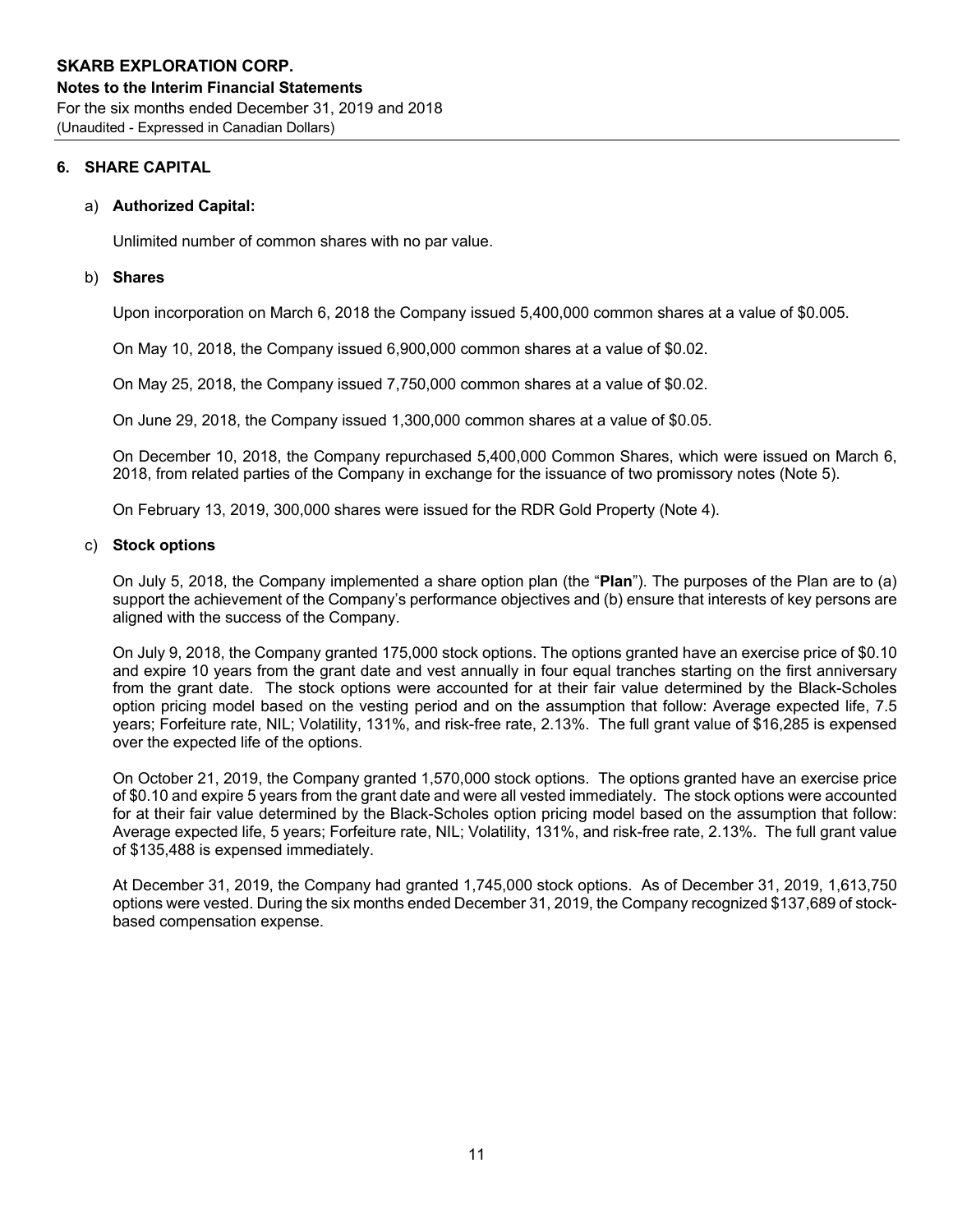# c) **Stock options (continued)**

A summary of the Company's share options at December 31, 2019 and 2018, and the changes for the years ended on those dates, is as follows:

|                            | 2019                                |                                       | 2018                                |                                       |  |
|----------------------------|-------------------------------------|---------------------------------------|-------------------------------------|---------------------------------------|--|
|                            |                                     | \$                                    |                                     | \$                                    |  |
|                            | Number of<br>options<br>outstanding | Weighted<br>average<br>exercise price | Number of<br>options<br>outstanding | Weighted<br>average<br>exercise price |  |
| Balance, beginning of year | 175,000                             | 0.10                                  | 175,000                             | 0.10                                  |  |
| Awarded                    | 1,570,000                           | 0.10                                  |                                     |                                       |  |
| Balance, end of year       | 1,745,000                           | 0.10                                  | 175,000                             | 0.10                                  |  |

The following is a summary of share options outstanding and exercisable at December 31, 2019:

| Expiry date      | Number<br>exercisable | Number<br>outstanding | Exercise<br>price |
|------------------|-----------------------|-----------------------|-------------------|
| October 21, 2024 | 1,570,000             | 1,570,000             | 0.10              |
| July 9, 2028     | 43,750                | 175,000               | 0.10              |
| <b>Balance</b>   | 1,613,750             | 1,745,000             | 0.10              |

The fair value of share options awarded to directors and share purchase warrants issued were estimated on the dates of issue using the Black-Scholes option price model with the following assumptions:

The average fair value of share options awarded during the six months ended December 31, 2019 was \$ 137,689.

# **7. RELATED PARTY DISCLOSURES**

Key management personnel include those persons having authority and responsibility for planning, directing and controlling the activities of the Company as a whole. The Company has determined that key management personnel consists of executive and non-executive members of the Company's Board of Directors and corporate officers.

During the six months ended December 31, 2019, no common shares were issued to related parties of the Company.

The Company implemented a share option plan and granted share options to officers, director and consultants of the Company (see Note 6), such remuneration totaling \$131,145 attributable to key management personnel for the six months ended December 31, 2019 classified as share-based compensation.

# **8. CAPITAL MANAGEMENT**

The Company's capital consists of share capital, promissory notes and option reserve. The Company manages its capital structure and makes adjustments to it, based on the funds available to the Company, in order to support exploration. The Board of Directors does not impose quantitative return on capital criteria for management, but rather relies on the expertise of the Company's management to sustain the future development of the business.

In the management of capital, the Company considers all types equity and is dependent on third party financing, whether through debt, equity, or other means. Although the Company has been successful in raising funds to date, there is no assurance that the Company will be successful in obtaining required financing in the future or that such financing will